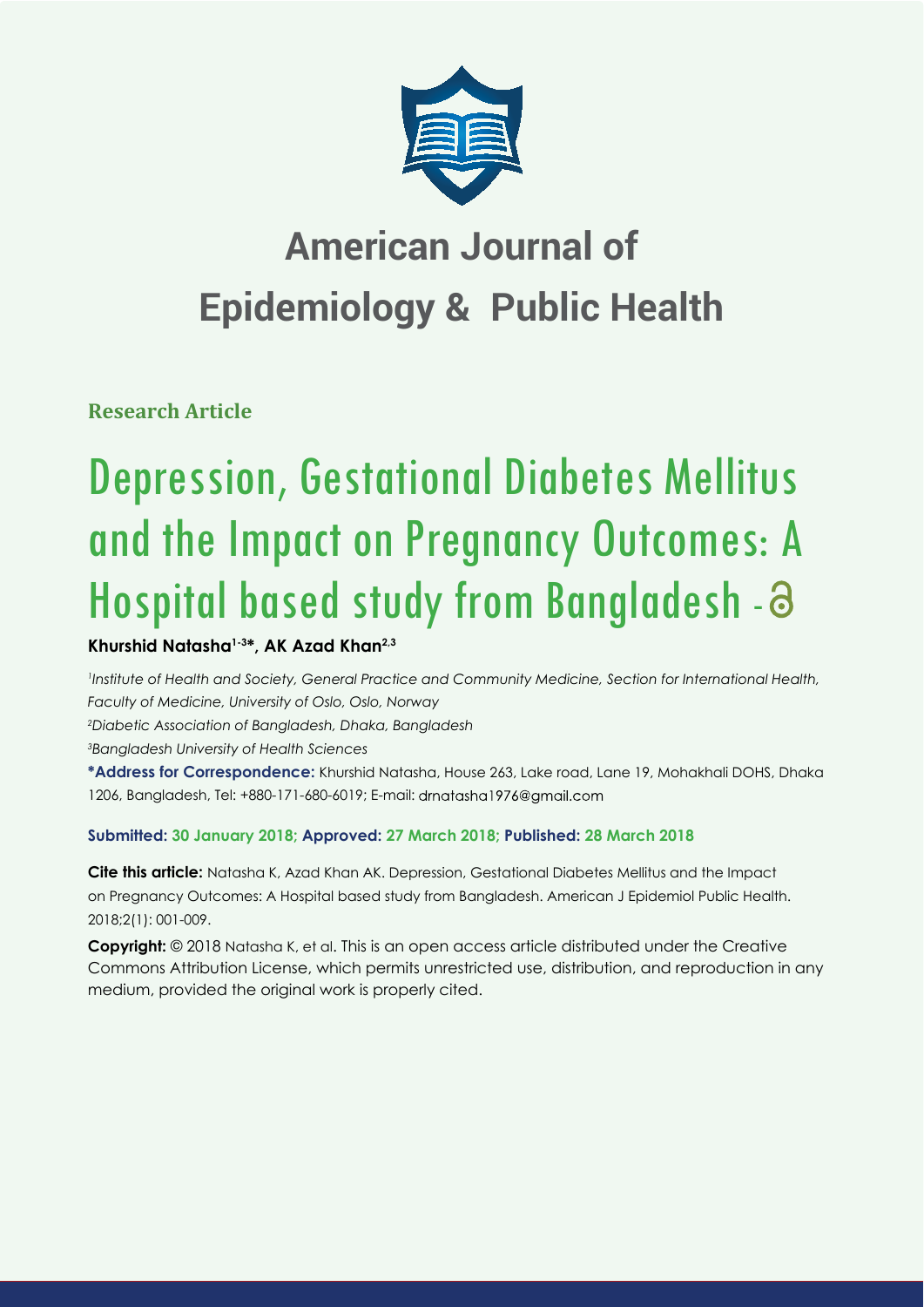#### **ABSTRACT**

**Background:** Data regarding Gestational Diabetes Mellitus (GDM) and Depression in Bangladesh are inadequate. Though we have sufficient information on depression and diabetes especially during pregnancy but information about depression and gestational diabetes and the consequences are very scanty in Bangladesh. This comparative, longitudinal research study was done to better understand the relationship between gestational diabetes and depression, and the outcome of pregnancy. GDM effects fetal growth is well stablish but whether and how depression aggravates the condition was another specific objective to find out from this study. Mode of delivery, fetal morbidity and mortality and postpartum depression as a consequent was also tried to explore. Moreover this study focused on other principal social factors which might have influence over this condition

**Methods:** 748 pregnant women participated in the study (366 with GDM, 382 without GDM) among them 734 completed the whole. Depressive symptoms was scored following MADRS scale. To detect GDM, Blood glucose was measured following WHO and ACOG criteria. Delivery procedure, Complications, Birth weight and APGAR score at 1st and 5th minute were assessed for the outcome measurement.

**Results:** Prevalence of Post-Partum Depression (PPD) was 8.6% (lower than antenatal) and the mean depressive score was 18.63 ± 6.98 (more than antenatal). Six subjects experienced neonatal death. Prevalence of persistent diabetes after delivery was 1.6%. Prevalence of PPD was higher in groups; aged between 26-35 years (73%), housewives (71.4%), dependents (73%), coming from rich family (47.6%) and urban dwellers (71.4%). GDM subjects with PPD delivered slightly earlier (36.58 ± 1.19) than women without GDM and without PPD (37.35  $\pm$  1.00). GDM and PPD both had significant associations ( $p$  < 0.001) with Gestational Age at delivery, Neonatal birth weight and APGAR scores.

Conclusion: This study supported the trend of PPD and GDM but need more qualitative and longer follow-up to specifically chalkout the problem. As maternal health being the ultimate necessity to keep the future generation free of non-communicable diseases, developing countries should focus more on mental health.

**Keywords:** Pregnant mother; Depression; Postpartum depression; Gestational Diabetes Mellitus; Pregnancy outcome; Neonate; Bangladesh.

#### **ABBREVIATIONS**

WHO: World Health Organization; DAB: Diabetic Association of Bangladesh; BIRDEM: Bangladesh Institute of Research and Rehabilitation for Diabetes, Endocrine and Metabolic Disorders; DM: Diabetes Mellitus; GDM: Gestational Diabetes Mellitus; NGDM: Non-Gestational Diabetes Mellitus; PPD: Post-Partum Depression; NCD: Non-Communicable Diseases; FPG: Fasting Plasma Glucose; 2hPG: 2 hours after 75 g Plasma Glucose; MADRS: Montgomery-Asberg Depression Rating Scale; BMI: Body Mass Index; WHR: Waist Hip Ratio; CS: Caesarean Section; NVD: Normal Vaginal Delivery; APGAR: Appearance, Pulse, Grimace, Activity, Respiration; HTN: Hypertension; CI: Confidence Interval; OR: Odds Ratio

#### **INTRODUCTION**

Diabetes and depression, both are common in pregnancy and result serious concerns for maternal and foetal health. Gestational Diabetes Mellitus (GDM) occurs about 14% of pregnancy all over the world [1]. Some studies found there was a 122% rise in the prevalence of GDM between 1989 and 2004 [2]. Freshly documented reports say that there are more than 200,000 pregnancies which are complicated by GDM each year [3]. Potential lifelong metabolic problems may occur in children as a consequence of exposure to a hyperinsulinaemic foetal environment. Therefore GDM has great public health significance, both for improving pregnancy outcomes and identifying women and children at risk of future type 2 diabetes and GDM in the female offspring. In Bangladesh some populationbased studies have revealed an increasing trend of GDM prevalence ranging from 6% to 14% in different time period  $[4,5]$ .

Depression affected more than 350 million people and counted as one of the leading causes of disability worldwide. Prevalence of depressive disorders in Bangladesh is 4.6%. [6] It is also projected that non-communicable diseases would increase many folds in 2020 in developing countries. Bangladesh with 218 million population would be over 60 years by 2050 which guarantees a high dependency ratio and high NCD burden [7] WHO has included mental health in NCD burden and producing plans to fight it. Researches on depression showed their incidences to be two to threefold increase during the perinatal period, which includes pregnancy (antepartum) and the first months following delivery (postpartum). Postpartum depression is common and is defined as any non-psychotic depressive illness occurring during the first postnatal year. One study from India showed 15.8% prevalence of PPD [8]. Study from rural community of Bangladesh revealed that prevalence of antepartum depression was 18% and the incidence proportion of PPD was 8% at 2-3 months of postpartum and 18% at 6-8 months of postpartum [7]. Other 2 studies from southwest part of Bangladesh have reported the prevalence of antepartum depression to be 33% and postpartum depression to be 22% [9,10].

In spite of the association between depression and diabetes (both type) there are gap of knowledge on gestational diabetes and depression. Hyperglycaemia and depletion of brain monoaminergic activity specifically the serotonin (5-hydroxytryptamine [5-HT]) are the risky complications occurring in GDM. They are proved to be related to depression [11]. A cross-sectional, descriptive study revealed more than half of the participants (57%) were with gestational diabetes, 70% risk for preterm delivery and 33.3% incidence rate of depression among the uncomplicated pregnant women  $(≥ 16$  on the CESD) [12]. A study conducted in New Jersey found, prevalence of depression during pregnancy or postpartum was 15.2% in subjects with GDM but only 8.5% in subjects without GDM [13]. Other researchers revealed women with pre-existing diabetes had 54% higher odds of any antenatal depression compared to those without diabetes [14].

Despite these findings, depression remains to be underdetected and undertreated especially in pregnancy. Very few observational studies have examined the association between these disorders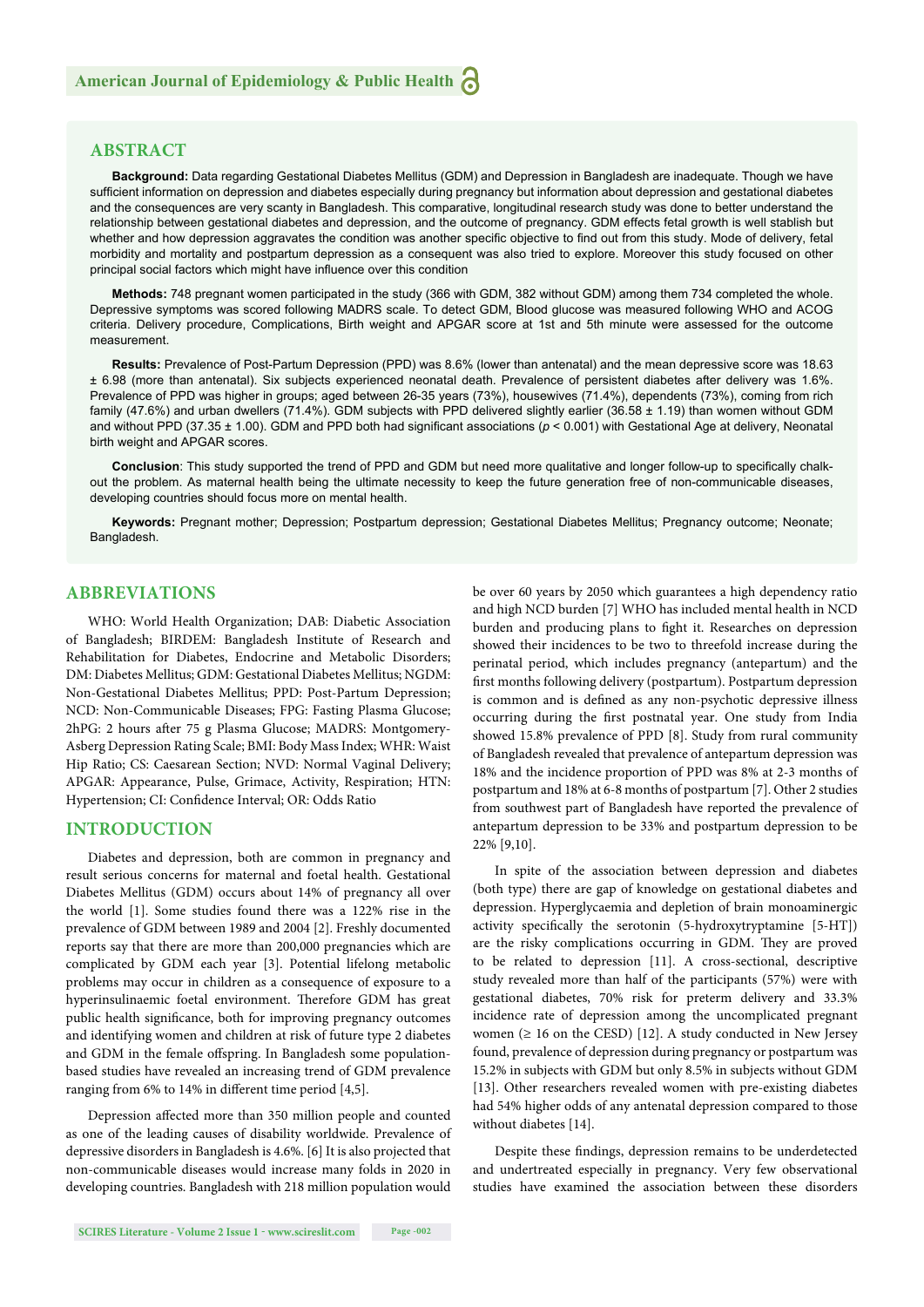during the pregnancy period, but no interventional study report was found in Bangladesh while this paper was prepared. Thus we feel in Bangladesh this data is really fewer. To meet up the necessity of what are the outcome of depressive mother with or without GDM was a new approach to develop interventional model for the pregnant mothers.

The Bangladesh Institute of Research and Rehabilitation in Diabetes, Endocrine and Metabolic Disorders (BIRDEM); a concern of Diabetic Association of Bangladesh (DAB), has probably one of the largest outpatient departments in Asia, enrolling 80-100 new patients with diabetes per day and 2500-3000 diabetics seeking routine follow-up and specialized care every day [15]. From, August 2011 to September 2012 a total of 491 new GDM subjects were registered. DAB synchronizes thousands of researches related to diabetes every year. The patients who attend this hospital are bound to attend the health educational classes while they are being registered as diabetic. They get the diabetic controlling education there. But when someone is detected with depression nothing more or special is added to her educational module. This study was expected to help the health education setup to improvise their module in case of depressed mothers and achieve a better pregnancy outcome.

The main objectives of the study were to find out the prevalence of depression in postpartum period and evaluate the pregnancy outcome among mothers who were attending BIRDEM hospital. Another objective was to compare both the measurements between pregnant mothers with GDM and without GDM. Beside the study objectives to get a reflection of causes behind depression was an extra effort of this study, though not published in this paper.

#### **METHODS**

#### **Design**

The original study was a comparative longitudinal study. Current study is the later part of the research exploring pregnancy outcome of depressed mothers with or without GDM. Data was collected at different steps. The first one was between 24th to 28th weeks of gestational period, and 2<sup>nd</sup> one was taken within one week after delivery. The principal researcher approached each pregnant women individually while they were attending a routine perinatal care visit at outdoor department of BIRDEM hospital.

#### **Time period**

This study was conducted from August 2011 to September 2012.

#### **Piloting**

A pilot study was done prior to the study between June & July 2011 to calculate the sample size. Fifty GDM subjects and 50 subjects without Gestational Diabetes Mellitus (NGDM) were selected to find out the prevalence of depression among them. It was found that 32 and 19 subjects were depressed among GDM (64%) and NGDM (38%) group respectively.

#### **Sample size**

From, the formula  $(z^2 \times pq) \div d^2$  (z = 1,96  $p = 0,64$  q = 1-p d = 0,05)

The sample size was calculated for GDM  $n = 354$ , for control  $NGDM n = 350$ 

#### **Sample selection**

For ease of calculation and to avoid wash out a total of 400 newly registered pregnant women with GDM and total of 400 pregnant women NGDM abnormality were approached and responded to take part in the study considering the exclusion criteria. But later 748 women (382 with GDM and 366 with NGDM) could continue for the first part of study and 734 could continue till the second part.

#### **Exclusion criteria**

Subjects with pregnancy over 28<sup>th</sup> week, diagnosed diabetes prior to pregnancy, twin pregnancy, old registered GDM subjects (previous pregnancy), complications due to medical disorder, depression diagnosed before pregnancy and subjects unwilling to participate (specially to give contact no) were excluded. Fourteen cases with foetal death (still birth 24 < 28 week) could not be included in few final analysis particularly for this paper.

#### **Diagnosis of gestational age**

The gestational age was determined for all of the women based on the last menstrual period and according to the findings of ultrasonography performed between  $8<sup>th</sup>$  to  $20<sup>th</sup>$  weeks of gestation. Gestational age at delivery was documented.

#### **Face to face interview**

At the first visit, data on sociodemographic status and personal information was collected using a pretested semi structured questionnaire. The questionnaire consisted of closed-ended questions, such as; age, educational background, religion, occupational status, self-income (if) and average household income (classified relative to the minimum wage), obstetric history, history of diabetes, mental disorder (depression), specific drug intake, personal habits and lifestyle, family history of diabetes, hypertension and mental illness.

#### **Assessment of depressive symptoms**

In 1979, Montgomery and Asberg developed a quantitative tool for depression rating scale with 10 questions. The sum of each item is from 0 to 6 thus total sum of the questionnaire ranges from 0-60. Since its development, the Montgomery and Asberg Depression Rating Scale (MADRS) has been widely used all over the world, including Bangladesh, Pakistan and Sri Lanka. In Bangladesh MADRS was started to use as a research tool through Diabetic Association of Bangladesh specially in the projects in joint collaboration with Oslo University, Norway. Azad Khan AK et al and Bhowmik B et al has already several papers published to establish the tool in Bangladesh  $[16,17]$ . The rating is based on a clinical interview moving from broadly phrased questions about symptoms to more detailed ones which allow a precise rating of severity. MADRS scores are categorized into 4 groups, Healthy (0-12), Mild depression (13- 19), Moderate depression (20-34), and severe depression (35-60) [18]. The questionnaire was translated into local language 'Bangla". Principal researcher was specially trained to conduct the interview by a psychiatrist in Norway who has extensive experience in assessing the depression score by MADRS, during her PhD study. Face to face interview was used for this measurement. Both the interviews at mentioned visits, depression was measured. If someone was found depressed an additional open ended standardized question was put to find out the cause.

#### **Diagnosis of GDM**

The diagnostic test for GDM was done between 24th and 28th weeks of pregnancy. For screening WHO and American Congress of Obstetricians and Gynaecologists (ACOG) criteria was used [19,20]. Venous blood samples were collected in the morning after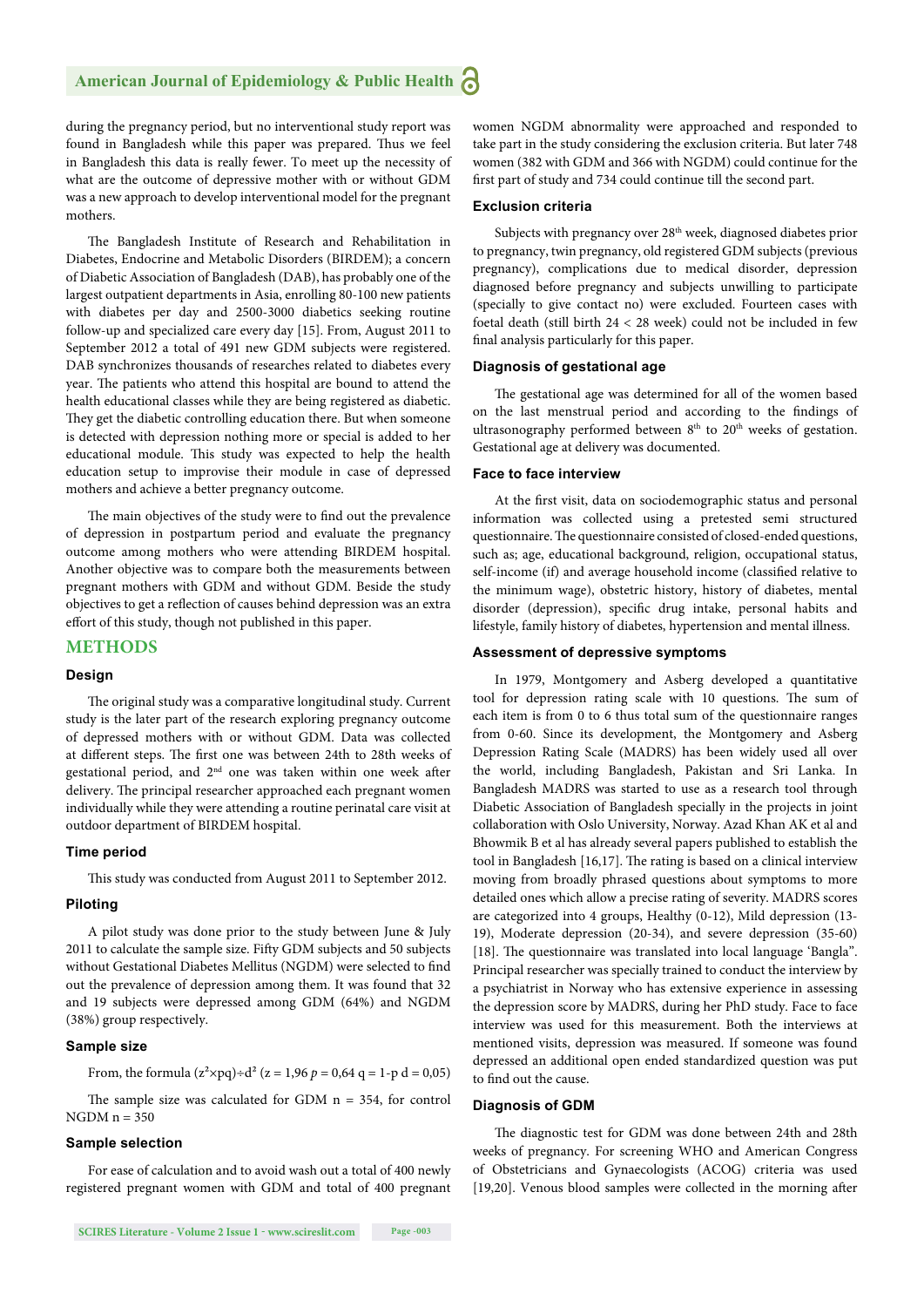an overnight fast of atleast 8 h and 2 h after administration of 75 gm oral glucose. At least 3 days of unrestricted diet and regular physical activity was ensured. Venous Plasma Glucose (VPG) was measured by the glucose oxidase method using Dimalesion RxL Max (Siemens Healthcare Diagnostics Ltd., Camberley, UK). The women were diagnosed as a Case of GDM if: Plasma Glucose found ≥7.0 (WHO) or ≥5.3 mmol/L at. Fasting, and ≥8.6 mmol/L at 2 h after 75 gm Glucose intake (ACOG), (which ever detected first). After delivery again same method of blood collection was done for each GDM subjects and Diabetes was defined if; FPG value was  $\geq 7.0$  mmol/L and/or 2hPG was ≥11.1 mmol/L. Random blood glucose (≥11.1 mmol/L) was done for the rest of appointments for NonGDM subjects.

#### **Gestational assessment at and after delivery**

For mothers complications during pregnancy (other than GDM also), ongoing treatment, gestational age at delivery, mode of delivery (spontaneous vaginal delivery, caesarean, instrumental delivery), complications during delivery (lacerations, post-partum haemorrhage, prolonged labour) were documented.

For Foetus and Infant Intrauterine foetal condition (from record book), complication during delivery (shoulder dystocia, meconium and nuchal cord), birthweight, gender and APGAR score at 1<sup>st</sup> and 5<sup>th</sup> minute were documented after delivery.

#### **Data analysis and statistical methods**

The prevalence rate of Depression, in total population and in classified groups, was determined by simple percentages. Normality test was done prior to other tests preferring Shapiro-Wilk model (*p* = 0.000). Socio demographic state was also presented through simple percentage form. Statistical comparisons of delivery mode and few other factors, between different groups were evaluated using chisquare test. Independent sample T test were done to explore the association between GDM and Non-GDM group for pregnancy outcome and neonatal status, maternal age and gestational age. Using SPSS 23 for all statistical analysis (SPSS Inc., Chicago, IL, USA).

#### **ETHICS**

The protocol was approved by Ethical Review Committee of Diabetic Association of Bangladesh. The principal researcher discussed the study to every interested pregnant. If the patient agreed to participate, informed written (with signature or thumb impression) consent was received (from all subjects). Objectives and the procedure of study were oriented to the subjects, including their right to refuse and withdraw at any stage of the study or to bar their data from analyses. All information and data collected were deemed confidential. All subjects received a hardcopy of their own biochemical results.

#### **RESULTS**

Overall prevalence of depression (18.32%) and the associated factors (higher in GDM subjects = 25.92% compared to without-GDM subjects = 10.38%) are the results we found in the previous part of the study and has been described earlier [15]. In this part of the study or the current study we found a total of 734 women in their post natal period to interview. Among the total study population with whom we started 8 with GDM and 6 NGDM dropped due to still birth. From this population (734) total 63 subjects (8.6%) found to be depressed, where 48 (76.2%) subjects detected to have GDM and 15 (23.8%) were not with GDM (NGDM). Mean depressive score did not vary much between the two periods; during pregnancy (18.10  $\pm$ 5.04) and after delivery  $18.63 \pm 6.98$ ).

On the other hand persistence of diabetes found only in 6 subjects (1.6%) who were diagnosed as GDM in their pregnancy period. Subjects with GDM were more aged (28.35  $\pm$  5.34 years) compared to NGDM (27.17  $\pm$  4.39 years) in term of mean age at the time of pregnancy. On the contrary mean age of depressed women during pregnancy was less (27.71  $\pm$  4.51) than non-depressed (28.07  $\pm$  6.48) and Post-Partum Depressed (PPD) (29.84  $\pm$  4.59) women. Statistically age had a significant relation with depression also  $(p < .001)$ .

Prevalence of PPD was higher in groups; aged between 26- 35 years (73%), housewives (71.4%), dependants (73%), coming from rich family (family income more than 20001/-BDT) (47.6%) and urban dwellers (71.4%). Among the subjects with postpartum depression 8% found with GDM and 1.6% did not cure from diabetes after delivery. As well as 76% PPD subjects were suffering from depression from the beginning of pregnancy and 9.5% of the subjects with PPD reported that they had suffered from depression in their

| Table 1: Socio-demographic variables of depressed mothers. |                           |                         |  |  |  |
|------------------------------------------------------------|---------------------------|-------------------------|--|--|--|
|                                                            | <b>Subjects with</b>      | <b>Subjects with</b>    |  |  |  |
| <b>Characteristics</b>                                     | <b>Depression during</b>  | <b>Depression after</b> |  |  |  |
|                                                            | pregnancy n. (%)          | pregnancy n. (%)        |  |  |  |
| $N = 748$ (%)                                              | 137 (18.32)<br><b>AGE</b> | 63(8.6)                 |  |  |  |
| ≤18                                                        |                           |                         |  |  |  |
| 18-25                                                      | 3(2.2)                    |                         |  |  |  |
|                                                            | 41 (29.9)                 | 12 (19.0)               |  |  |  |
| 26-35                                                      | 85 (62.0)                 | 46 (73.0)               |  |  |  |
| 36-45                                                      | 8.0(5.8)                  | 5(7.9)                  |  |  |  |
| <b>EDUCATION YEARS</b><br>0                                |                           |                         |  |  |  |
|                                                            | 1(.7)                     | 1(1.6)                  |  |  |  |
| $1-5$ yrs                                                  | 8(5.8)                    | 8(12.7)                 |  |  |  |
| $6-12$ yrs                                                 | 46 (33.6)                 | 27 (42.9)               |  |  |  |
| $> 13$ yrs                                                 | 82 (59.9)                 | 27 (42.9)               |  |  |  |
| <b>OCCUPATION</b>                                          |                           |                         |  |  |  |
| Housewives                                                 | 85 (62.0)                 | 45 (71.4)               |  |  |  |
| <b>Students</b>                                            | 16 (11.7)                 | 3(4.8)                  |  |  |  |
| <b>Labours and Farmers</b>                                 | 1(0.73)                   | 1(1.6)                  |  |  |  |
| <b>Business and Others</b>                                 | 1(0.73)                   |                         |  |  |  |
| Service holders                                            | 34 (24.8)                 | 14 (22.2)               |  |  |  |
| <b>SELF INCOME</b>                                         |                           |                         |  |  |  |
| $< 5000$ tk                                                | 3(2.2)                    | 2(3.2)                  |  |  |  |
| 5001-10000 tk                                              | 2(1.5)                    | 1(1.6)                  |  |  |  |
| $10001 - 15000 = 3$                                        | 9(6.6)                    | 2(1.5)                  |  |  |  |
| $15001 - 20000 = 4$                                        | 10(7.3)                   | 3(4.8)                  |  |  |  |
| $> 20001 = 5$                                              | 14 (10.2)                 | 9(14.3)                 |  |  |  |
| Dependant = $6$                                            | 99 (72.3)                 | 46 (73.0)               |  |  |  |
| <b>FAMILY INCOME</b>                                       |                           |                         |  |  |  |
| $< 5000$ tk = 1                                            |                           | 3(4.8)                  |  |  |  |
| $5001 - 10000$ tk = 2                                      | 9(6.6)                    | 7(11.1)                 |  |  |  |
| $10001 - 15000 = 3$                                        | 26 (19.0)                 | 6(9.5)                  |  |  |  |
| $15001 - 20000 = 4$                                        | 39 (28.5)                 | 17 (27.0)               |  |  |  |
| $>20001=5$                                                 | 63 (46.0)                 | 30 (47.6)               |  |  |  |
| <b>DWELLING PLACE</b>                                      |                           |                         |  |  |  |
| Urban                                                      | 71 (71.7)                 | 45 (71.4)               |  |  |  |
| Semiurban or Rural                                         | 28 (28.3)                 | 18 (28.6)               |  |  |  |
| History of depression                                      |                           |                         |  |  |  |
| Self reported                                              | 1(0.7)                    | 6(9.5)                  |  |  |  |
| diagnosed                                                  | 12(8.8)                   |                         |  |  |  |
| Sedentary Life                                             | 7(5.1)                    | 10 (15.9)               |  |  |  |
| No Physical Exercise                                       | 102 (74.5)                | 39 (61.9)               |  |  |  |
| Depression at pregnancy                                    |                           | 48 (76.2)               |  |  |  |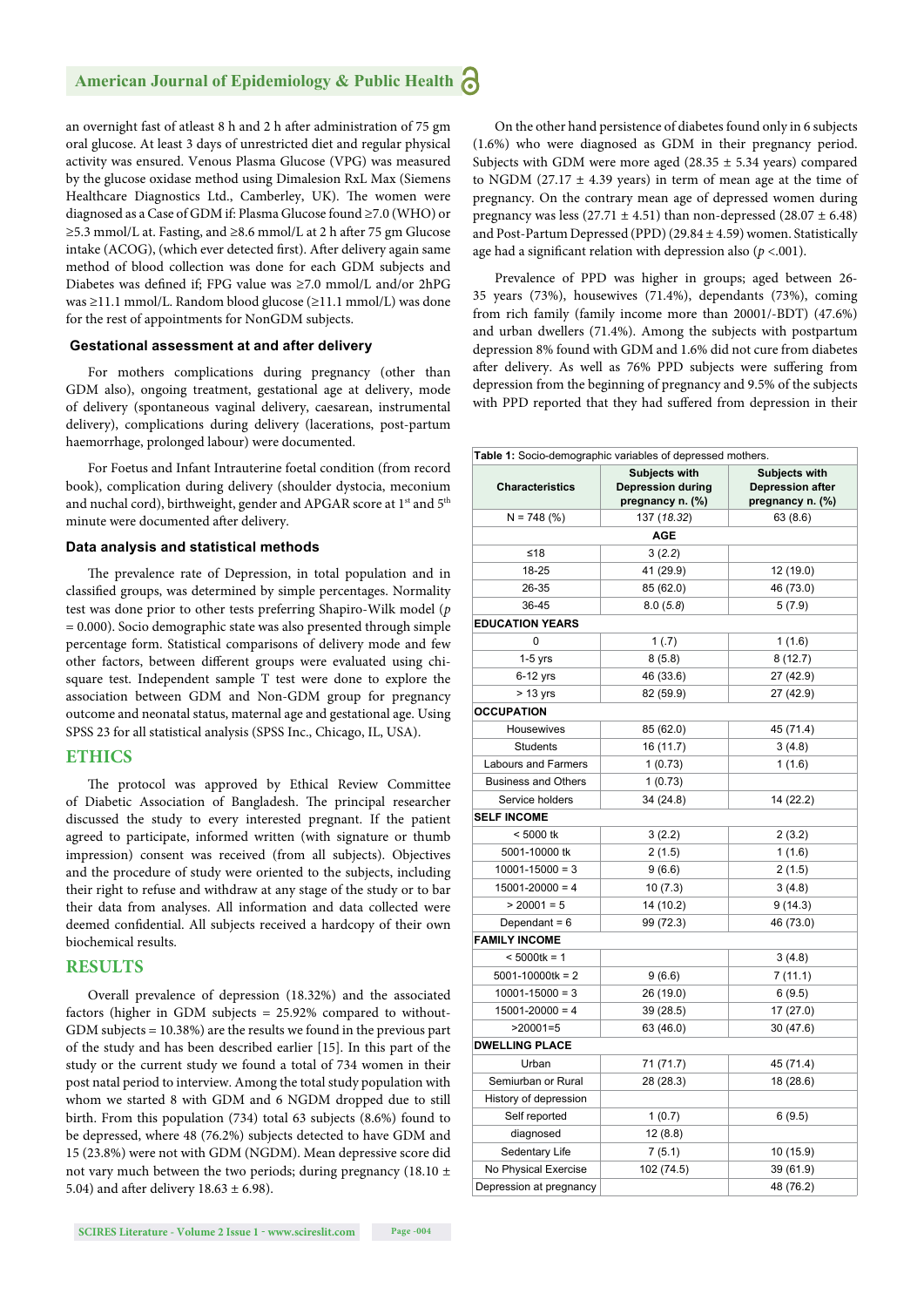earlier pregnancy also. Ten subjects with PPD lead sedentary life and 40 did not do any physical exercise.

Average gestational age at delivery was 36.96 ± 1.16 week. GDM subjects with PPD delivered slightly earlier (36.58  $\pm$  1.19 weeks) than women without GDM and without PPD (37.35 ± 1.00 week). Overall rate of CS was very high in the study (63%) as predicted. Rate of NVD was comparatively higher in NGDM (58.7%) and without depression (40%) group. Instrumental delivery was measured but the rate was too small (0.4%). Type of delivery was made a dichotomous variable to do chi-square analyses, where only vaginal delivery and caesarean section delivery were analysed. The complications during delivery were also dichotomous where no complication was considered one group and presence of all complications (laceration, heavy bleeding and prolonged labour) was considered as another group.

An important issue found from the study was as predictable by all human nature mothers will suffer from mental pain after their children's death. In this study also all mothers (statistically 100%) suffered from postpartum depression. Relating to the child death another weak point for the researcher was 14 subjects who was included in the study from the beginning could not continue till the end due to loss of their fetus (still birth). The descriptive statistics and frequency tables were also completed for women with GDM, NGDM, with and without depression during pregnancy.

From, total 748 pregnant cases we got 728 alive babies (97%)

| <b>Table2:</b> Pregnancy outcome of the participants.          |                                |                                          |                             |                                                                |                  |                                          |                             |
|----------------------------------------------------------------|--------------------------------|------------------------------------------|-----------------------------|----------------------------------------------------------------|------------------|------------------------------------------|-----------------------------|
| <b>Characteristics</b>                                         | <b>Whole Population</b><br>(%) | <b>Subjects</b><br>without GDM<br>n. (%) | Subjects with<br>GDM n. (%) | <b>Subjects without</b><br>Depression n. (%) Depression n. (%) | Subjects with    | <b>Subjects</b><br>without PPD<br>n. (%) | Subjects with<br>PPD n. (%) |
| Antenatal participants n=748<br>Post-partum participants n=734 |                                | 366 (48.93)                              | 382 (51.07)                 | 611 (81.68)                                                    | 137 (18.32)      | 671 (89.8)                               | 63 (8.6)                    |
| Mean Age                                                       | $27.77 \pm 4.93$               | $27.17 \pm 4.39$                         | $28.35 \pm 5.34$            | $28.07 \pm 6.48$                                               | $27.71 \pm 4.51$ | $27.61 \pm 4.95$                         | $29.84 \pm 4.59$            |
| <b>Mean Gestational week at</b><br>delivery                    | $36.96 \pm 1.16$               | $37.35 \pm 1.00$                         | $36.58 \pm 1.19$            | $36.98 \pm 1.16$                                               | $36.84 \pm 1.20$ | $37.04 \pm 1.01$                         | $36.40 \pm 1.82$            |
| <b>Mode of Delivery</b>                                        |                                |                                          |                             |                                                                |                  |                                          |                             |
| <b>CS</b>                                                      | 471 (63)                       | 148 (40)                                 | 323 (84.6)                  | 364 (59.6)                                                     | 107 (78.1)       | 411 (61.3)                               | 53 (84.1)                   |
| <b>NVD</b>                                                     | 274 (36.6)                     | 215 (58.7)                               | 59 (15.4)                   | 245 (40)                                                       | 29 (21.2)        | 260 (38.7)                               | 10 (15.9)                   |
| Instrumental                                                   | 3(0.4)                         | 3(0.8)                                   |                             | 2(0.3)                                                         | 1(0.7)           |                                          |                             |
| <b>Maternal Complications during delivery</b>                  |                                |                                          |                             |                                                                |                  |                                          |                             |
| Laceration                                                     | 17(2.3)                        | 12(3.3)                                  | 5(1.3)                      | 13(2.1)                                                        | 4(2.9)           | 15(2.2)                                  |                             |
| <b>Heavy bleeding</b>                                          | 5(0.7)                         | 2(0.5)                                   | 3(0.8)                      | 4(0.7)                                                         | 1(0.7)           | 5(0.7)                                   | 2(3.2)                      |
| <b>Prolonged labour</b>                                        | 5(0.7)                         | 3(0.8)                                   | 2(0.5)                      | 3(0.5)                                                         | 2(1.5)           | 5(0.7)                                   |                             |
| <b>Neonatal condition</b>                                      |                                |                                          |                             |                                                                |                  |                                          |                             |
| Alive                                                          | 728 (97.3)                     | 358 (97.8)                               | 370 (96.9)                  | 594 (97.2)                                                     | 134 (97.8)       | 671 (89.7)                               | 57 (7.6)                    |
| Still birth                                                    | 14 (1.9)                       | 6(1.6)                                   | 8(2.1)                      | 12(2)                                                          | 2(1.5)           |                                          |                             |
| <b>Neonatal Death</b>                                          | 6(0.8)                         | 4(0.5)                                   | 4 (1)                       | 5(0.8)                                                         | 1(0.7)           |                                          | 6(0.8)                      |
| <b>Neonatal Complications during delivery</b>                  |                                |                                          |                             |                                                                |                  |                                          |                             |
| Shoulder dystocia                                              | 5(0.7)                         | 5(1.4)                                   | $\blacksquare$              | 5(0.8)                                                         | 1(0.7)           | 5(0.7)                                   |                             |
| <b>Meconium</b>                                                | 11(1.5)                        | 7(1.9)                                   | 4 (1)                       | 10(1.7)                                                        |                  | 10(1.5)                                  | 1(1.6)                      |
| <b>Nuchal Cord</b>                                             | 3(0.4)                         | 2(0.5)                                   | 1(0.3)                      | 3(0.5)                                                         |                  | 2(0.3)                                   | 1(1.6)                      |
| others                                                         | 2(0.3)                         | 2(0.5)                                   |                             | 2(0.3)                                                         |                  | 2(0.3)                                   |                             |
| <b>Mean Birthweight</b>                                        | $2.97 \pm 0.37$                | $2.92 \pm 0.35$                          | $3.01 \pm 0.38$             | $2.96 \pm 0.0.37$                                              | $2.99 \pm 0.37$  | $2.95 \pm 0.36$                          | $3.17 \pm 0.44$             |
| <b>APGAR</b>                                                   |                                |                                          |                             |                                                                |                  |                                          |                             |
| 1st minute                                                     | $6.81 \pm 1.30$                | $7.16 \pm 1.34$                          | $6.47 \pm 1.15$             | $6.93 \pm 1.20$                                                | $6.25 \pm 1.16$  | $6.88 \pm 1.26$                          | $5.90 \pm 1.31$             |
| 5th minute                                                     | $7.54 \pm 1.22$                | $7.83 \pm 1.21$                          | $7.26 \pm 1.17$             | $7.63 \pm 1.20$                                                | $7.16 \pm 1.13$  | $7.61 \pm 1.19$                          | $6.66 \pm 1.28$             |
| Gender                                                         |                                |                                          |                             |                                                                |                  |                                          |                             |
| Male                                                           | 421 (56.3)                     | 214 (58.5)                               | 207 (54.2)                  | 349 (57)                                                       | 72 (52.6)        | 387 (57.7)                               | 33 (52.4)                   |
| Female                                                         | 312 (41.7)                     | 144 (39.3)                               | 168 (44)                    | 250 (40.9)                                                     | 62 (45.3)        | 284 (42.3)                               | 30 (47.6)                   |
| <b>Depression detail</b>                                       |                                |                                          |                             |                                                                |                  |                                          |                             |
| population                                                     | 137(18,32)                     | 38(10,38)                                | 99(25,92)                   |                                                                |                  |                                          |                             |
| Mild                                                           | 95 (12,70)                     | 27(7.401)                                | 68(17.801)                  |                                                                |                  |                                          | 42 (66.7)                   |
| Moderate                                                       | 41 (5,48)                      | 11(3.001)                                | 30 (7.901)                  |                                                                |                  |                                          | 17 (27.3)                   |
| Severe                                                         | 1(0,13)                        | 0                                        | 1(0.301)                    |                                                                |                  |                                          | 4 (6.3)                     |
| Mean                                                           |                                | $4.42 \pm 5.89$                          | $8.33 \pm 7.23$             |                                                                | $18.10 \pm 5.04$ |                                          | $18.63 \pm 6.98$            |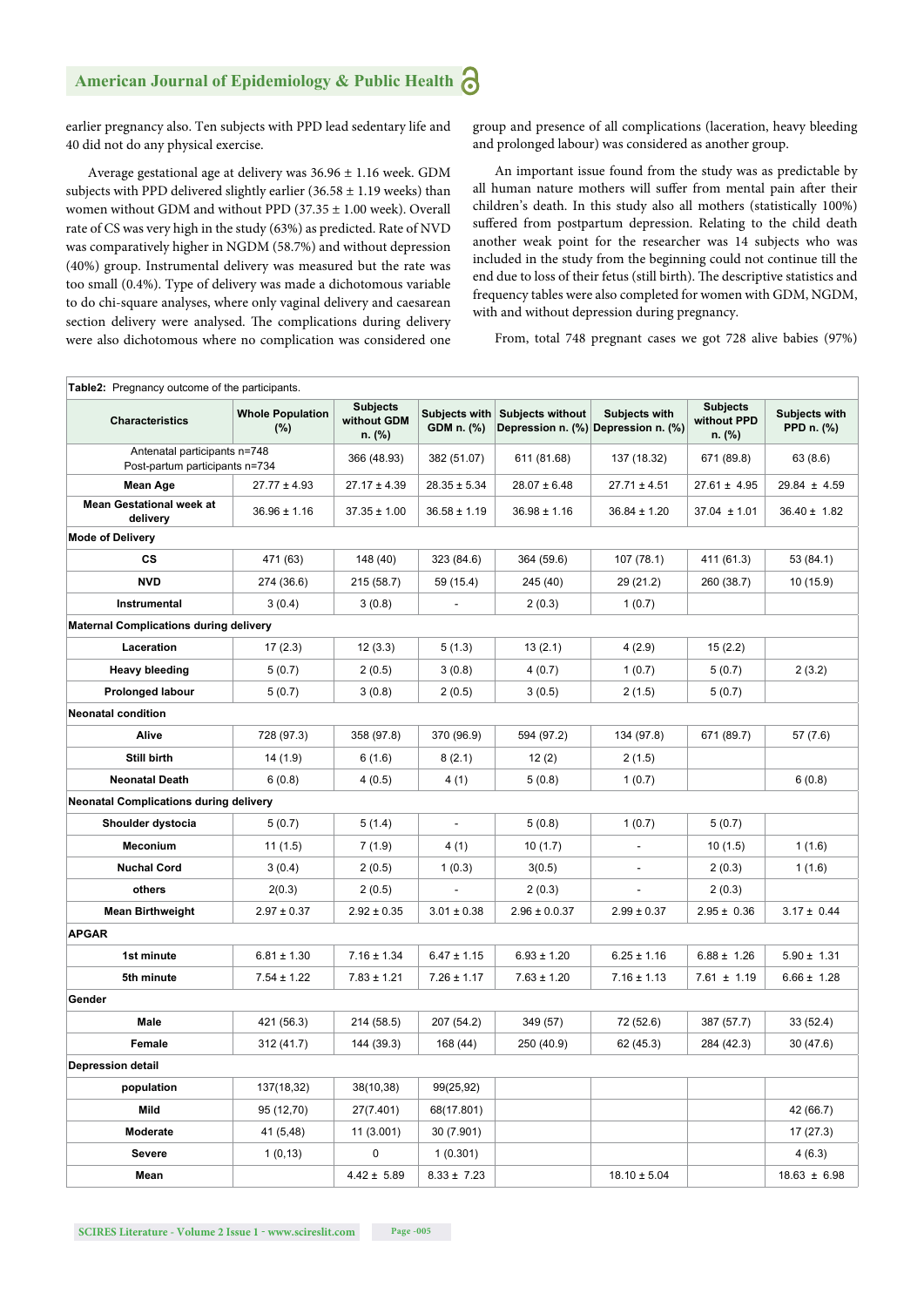till the date of last data collection. Fourteen experienced still birth, where 8 cases were with GDM and 2 with mild antenatal depression. Later on 6 subjects (0.8%) experienced neonatal death and 2 of them had GDM and one with mild antenatal depression. According to the chi-square results, there was a significant difference in the type of delivery between women with and without GDM  $[\chi^2 (1) = 156.018$ ,  $p =$  <.0001] where GDM subjects had significantly more caesarean sections than non-GDM. Like previous study [20] statistical tests proved, GDM had a significant association with depression even after delivery ( $\chi$ 2 = 16.55,  $p$  = < 0.001), Gestational Age at delivery (t = 9.58,  $p < 0.001$ ) Neonatal birth weight (t = -3.375,  $p \le 0.001$ ) and APGAR scores at 1st (t = 7.51,  $p < 0.001$ ) and 5th (t = 6.64,  $p < 0.001$ ) minute.

Independent-Sample T sample tests were done to explore the association between PPD and Maternal age; gestational age at delivery (t = 2.99,  $p < 0.01$ ); Neonatal birth weight (t = 3.58,  $p < 0.001$ ); APGAR score at 1<sup>st</sup> (t = 5.82,  $p < 0.001$ ) and 5<sup>th</sup> (t = 6.09,  $p < 0.001$ ) minute. Results found significant association between postpartum depression and other five factors (maternal age, gestational age at delivery, neonatal birth weight and APGAR scores at 1<sup>st</sup> and 5<sup>th</sup> minute) . History of previous or earlier depression was not associated with postpartum depression, gestational age at delivery and APGAR at 1<sup>st</sup> and 5<sup>th</sup> minute.

#### **DISCUSSION**

 From, the year 2004 the research team is exploring the prevalence of Diabetes and depression in different group of people in Bangladesh. This particular study is the second part of the specific research on pregnant women exploring the association between GDM and Depression and some other related factors. The principal aim of the whole study was explained earlier. Prevalence of depression after pregnancy was found around 9%, whether during pregnancy it was found 18.32%. One study assessed that mood state during pregnancy [21] improves in the second and third trimesters in patients experienced depression in the first trimester. Thus the decline was expected. The dropping rate can be described similarly with another study [8] where the last trimester's depression fell down from 18% to 14% at 2-3 months of pregnancy. This finding differs with the results from a systematic review of perinatal depression from rich countries, where an upward trend was observed in the first 3 months postpartum [13] and also some studies from Neighbouring countries like India (19-22%) [22,23] and Pakistan (15-28%) [24]. It would be more clear if long term follow up could made possible in this study also. Assuming from common human nature that a healthy newborn always brings peace and happiness to mother and family, we can explain the reason beneath decreasing prevalence of depression in postpartum period especially in cases of mothers with GDM which exposed an extra mental stress during pregnancy.

Mean age was higher (29.41 ± 4.52) in 'Post-partum depressed' group than 'during pregnancy depressed' group. Subjects who delivered a bit earlier were found to have Postpartum depression in comparison to the non-depressive mothers Depression found in 26-35 years age group mostly in both stages (during pregnancy 62% and post-partum 73%). Statistically age had a significant relation with depression also  $(p < .001)$ . With age, anxiety and stress increases, that might be the reason of depression in both the stages of perinatal period. Other study also supports the statement that younger women have lesser rates of depression than women of advanced maternal age [25]. Although women with GDM were found to have higher mean depressive scores (18.17  $\pm$  5.22) with GDM than without GDM (17.92) **Table 3:** Independent t-tests for infant outcomes in women with and without gdm.

| Variable                    | Df  | t statistic | p value |
|-----------------------------|-----|-------------|---------|
| Gestational age at delivery | 746 | 9.58        | 0.000   |
| <b>Birth Weight</b>         | 732 | $-3.37$     | 0.001   |
| 1 min Apgar                 | 732 | 7.51        | 0.000   |
| 5 min Apgar                 | 732 | 6.64        | 0.000   |

| Table 4: Independent t-tests for infant outcomes in women with and without ppd. |     |             |         |
|---------------------------------------------------------------------------------|-----|-------------|---------|
| Variable                                                                        | D,  | t statistic | p value |
| Age                                                                             | 732 | $-2.80$     | 0.005   |
| Gestational age at delivery                                                     | 732 | 2.99        | 0.003   |
| <b>Birth Weight</b>                                                             | 732 | $-3.58$     | 0.000   |
| 1 min Apgar                                                                     | 732 | 5.82        | 0.000   |
| 5 min Apgar                                                                     | 731 | 6.09        | 0.000   |

± 4.57) during pregnancy but PPD mothers scored the highest (18.63  $±$  6.98). This is predicted specifically because of the loss of neonate which turned them severely depressed and effected statistically on mean depressive score. But on contrary a research from UK said that "Symptoms of depression are not more common or severe after childbirth than during pregnancy" [25]. Literature from different part of the world indicated that physical activity has a better association with mental health. Our study also found that not doing any physical activity might be a factor for depression during (74.5%) and after (61.9%) pregnancy.

Educated women (more than primary level) seem to have more risk of depression in both stages of pregnancy. As found in earlier study this result coincides. But most of the other researchers did not justified the educational level is a factor for perinatal depression [26].

Occupation could not be included in the significant findings as most of the participants were housewives so it could not reflect the occupational influence on PPD.

Surprisingly subjects who were dependent financially with highest family income group scored more mostly in both types of depression (46% during and 47% after pregnancy). Other literatures also found 'finance' as an important factor but little influential [27]. It can be assumed that depression related to pregnancy actually is not strong dependent on finance.

Dwellers of urban suffered from perinatal depression around 71.4%. The trend was same for gestational depression also. Study in Canada matches with the trend that urban women scored more in depression rating scale than semi urban or rural [28].

Another important finding was that women with a history of depression were more likely to have GDM. This finding suggests that a history of depression is a risk factor in development of GDM, but not for PPD. Antenatal depression is the strongest risk factor for postnatal depression and it increases in severity from the first to the second trimester, negatively affecting fetal development and neonatal outcome. There are different reviews on this particular issue where no solid conclusion regarding this relationship could be found [29]. Regarding GDM persistence of diabetes found in only 6 subjects  $(1.6%)$  who were diagnosed as GDM in their pregnancy period. The rate was very low when compared to other studies; 7.3% in Philippine [30], 15.1% in Korea, [31] 13.4 % in Taiwan [32] and 13.1% in China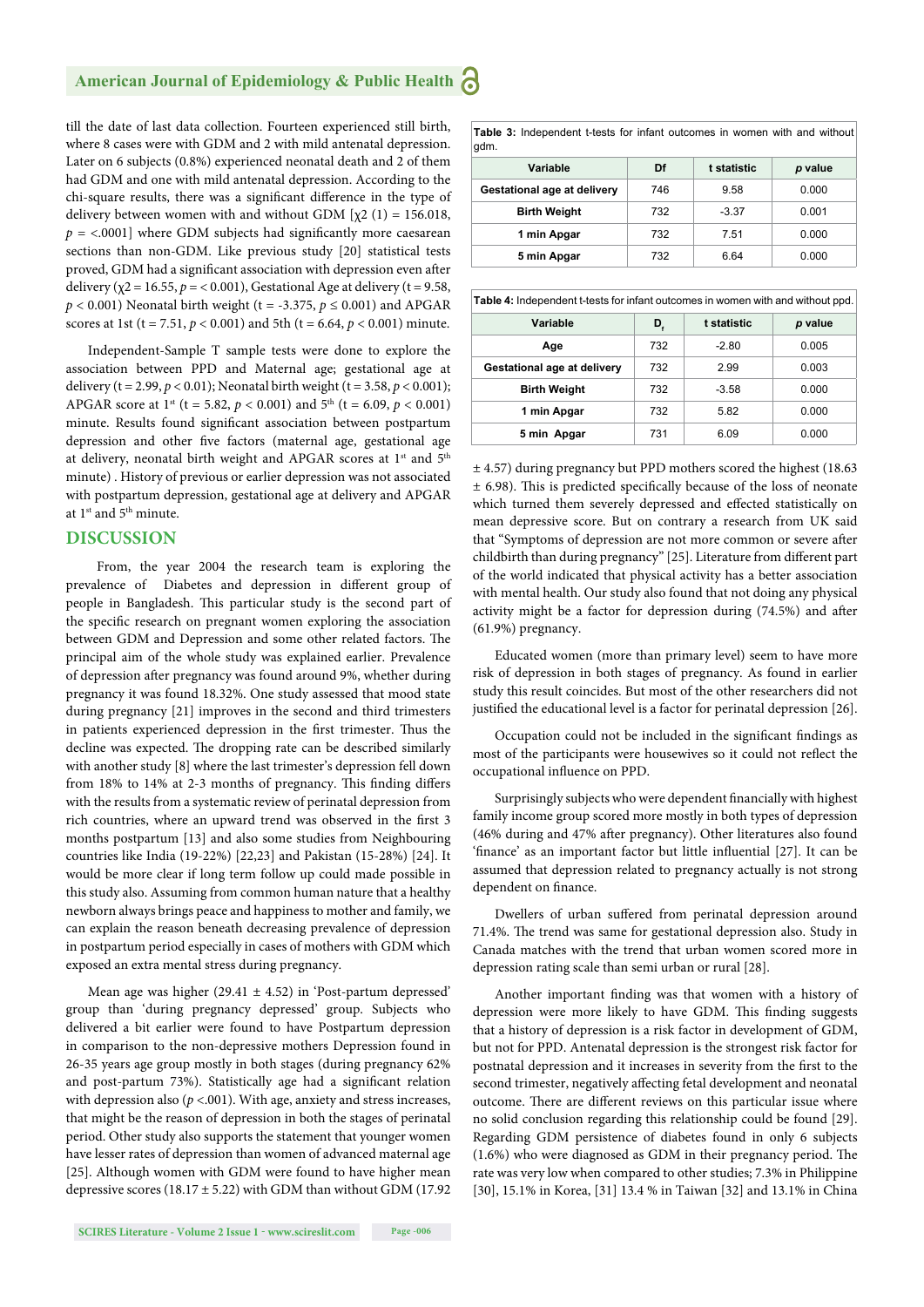#### **American Journal of Epidemiology & Public Health**

[33]. This difference may be explained as, the criteria were not always same. Moreover greater proportion of participants were with low level of Blood sugar and thus the recovery chance increased when treated properly. The blood glucose and related issues will be clarified in detail elsewhere. While doing the statistical analysis (independent sample t test) age and gestational age at delivery had a significant association with GDM ( $p < 0.01$ ). Studies from other researchers also suggested the same as they found older maternal age remained associated with increased risk of preterm birth (OR 1·33 [95% CI  $1.05-1.67$ ]), after adjustment [34].

The outcomes of depression related pregnancy was analyzed by following points: gestational age at delivery, type of delivery, maternal complication (fever, postpartum haemorrhage) and others related to delivery, foetal status at birth (weight, macrosomia) Apgar scores at 'first' and 'fifth' minutes, and complications related to delivery (shoulder dystocia, presence of meconium, nuchal cord).

Women with GDM had delivered slightly earlier may be because they were at risk of foetal macrosomia and induction at 36 weeks probably reduces the rate of macrosomia [35]. Surprisingly who delivered earlier (mean gestational age at delivery  $36.40 \pm 1.82$  weeks) suffered PPD. Though this statement of delivering earlier with GDM and depression than without GDM and depression was not significant statistically  $[t = 3.65, p = 0.299]$  but clinically important. Depressed women both in stages of antenatal and post-natal delivered earlier. A study from Iran corresponded with this as they found significant association between depression during pregnancy and preterm labour ( $p < 0.001$ ) [36]. It was marked that women with GDM had significantly more caesarean sections (84.6%) than women without GDM (40%), which correspond with other research [37]. Depressed women also under gone CS (78.1%) than non-depressed women  $(59.6\%)$ . This finding correlates with previous researches [26,38]. Women without GDM were more likely to have delivery related complications (3.3% laceration); which would make sense, since they were more likely to deliver vaginally. On the other hand depressed subject had more laceration though not significant (2.9%) than nondepressed women (2.1%).

Fourteen percent cases of still birth and 16% cases of neonatal death had antenatal depression but statically ( $X^2 = 0.91$  and 0.92 respectively) had no significant relation with neonatal or foetal death but PPD was strongly related as 100% case of neonatal death mothers got PPD. Studies suggested that post-natal depression could be strongly associated with increased risk of infant mortality especially for low-and-middle income country. A study from Ghana found PND was associated with an almost threefold increased risk of mortality up to 6 months (adjusted rate ratio (RR), 2.86 (1.58 to 5.19);  $p = 0.001$ ) [39]. Neonatal complications during delivery was minimal and nothing found significant with diabetes and or depression.

Different studies from Scandinavia, Pakistan, Ethiopia, Peru and Bangladesh found strong association between maternal depression and low birth weight and preterm delivery [40-44]. But current study though agrees with second part of the statement not first one of lowbirth weight.

Rather Mean neonatal birthweight was slightly higher in GDM  $(3.01 \pm 0.38)$ , depression  $(2.99 \pm 0.37)$  and PPD  $(3.17 \pm 0.44)$  than subjects without any complains. Independent t-sample tests found very strong association among the issues ( $p < 0.001$ ) which means neonatal birth weight had strong relationships with depression in opposite direction.

While measuring APGAR; neonates from mothers with GDM, depressed and PPD had lower scores in both the 1<sup>st</sup> and 5<sup>th</sup> minutes reading. Statistical tests also proved to find highly significant relationship both for GDM and PPD ( $p < 0.001$ ). The study by Byron M A found conflicting result with high APGAR score. Studies from other sides have shown depressed mother who are taking serotonin uptake inhibitor as treatment had low APGAR score which indirectly supports current study findings, because none of our subjects were diagnosed depressed clinically thus no drug was used [45].

Among the alive neonates still the end of study 420 were male and 314 were female. Mothers with PPD had no statistically proven association with gender. Somehow it is pretended in our country female babies are not well accepted by the family especially with low income which causes the mother to face social blame in turn depression arises. But in this study the cause is faded.

#### **LIMITATIONS**

Patients could not be followed up after one week of delivery, but the risk of developing postpartum depression was left still. Also the mothers with still birth were missing which was another important part of the mental health study. Causes of depression need to be elaborately explored which was not possible in this study. The diagnostic tool for depression measurement was an epidemiological tool rather than a clinical one. Need of treatment remained obscure.

#### **CONCLUSION**

The study was an attempt to find out the outcome of pregnancy with Depression and especially with GDM. Both the diseases are uprising worldwide and expected to have serious consequences with maternal and child mortality and morbidity. Mothers with physical and mental complications gave bigger babies with low APGAR score, which sinks with risk alarm for maternal and child health. But more factors which could be associated with depression especially in postpartum period remained undiagnosed due to the limitation of the study. Thus more study with in depth focus on maternal and fetal health and longer observation is recommended.

#### **ACKNOWLEDGMENTS**

- Bangladesh Institute of Research and Rehabilitation in Diabetes, Endocrine and Metabolic Disorders (BIRDEM) Hospital, Diabetic Association of Bangladesh, Dhaka, Bangladesh
- Bangladesh University of Health Sciences, Diabetic Association of Bangladesh, Dhaka, Bangladesh
- Institute of Health and Society, General Practice and Community Medicine, Section for International Health, Faculty of Medicine, University of Oslo, Oslo, Norway
- Iver Helles Foundation, Research grant of around 10,000 NOK.

Field work done in: Bangladesh Institute of Research and Rehabilitation in Diabetes, Endocrine and Metabolic Disorders (BIRDEM) Hospital (A concern of Diabetic Association of Bangladesh - DAB). Academic Works done in: Institute of Health and Society, General Practice and community medicine, Section for International Health, Faculty of Medicine, University of Oslo, Oslo, Norway; Bangladesh University of Health Sciences (A concern of DAB).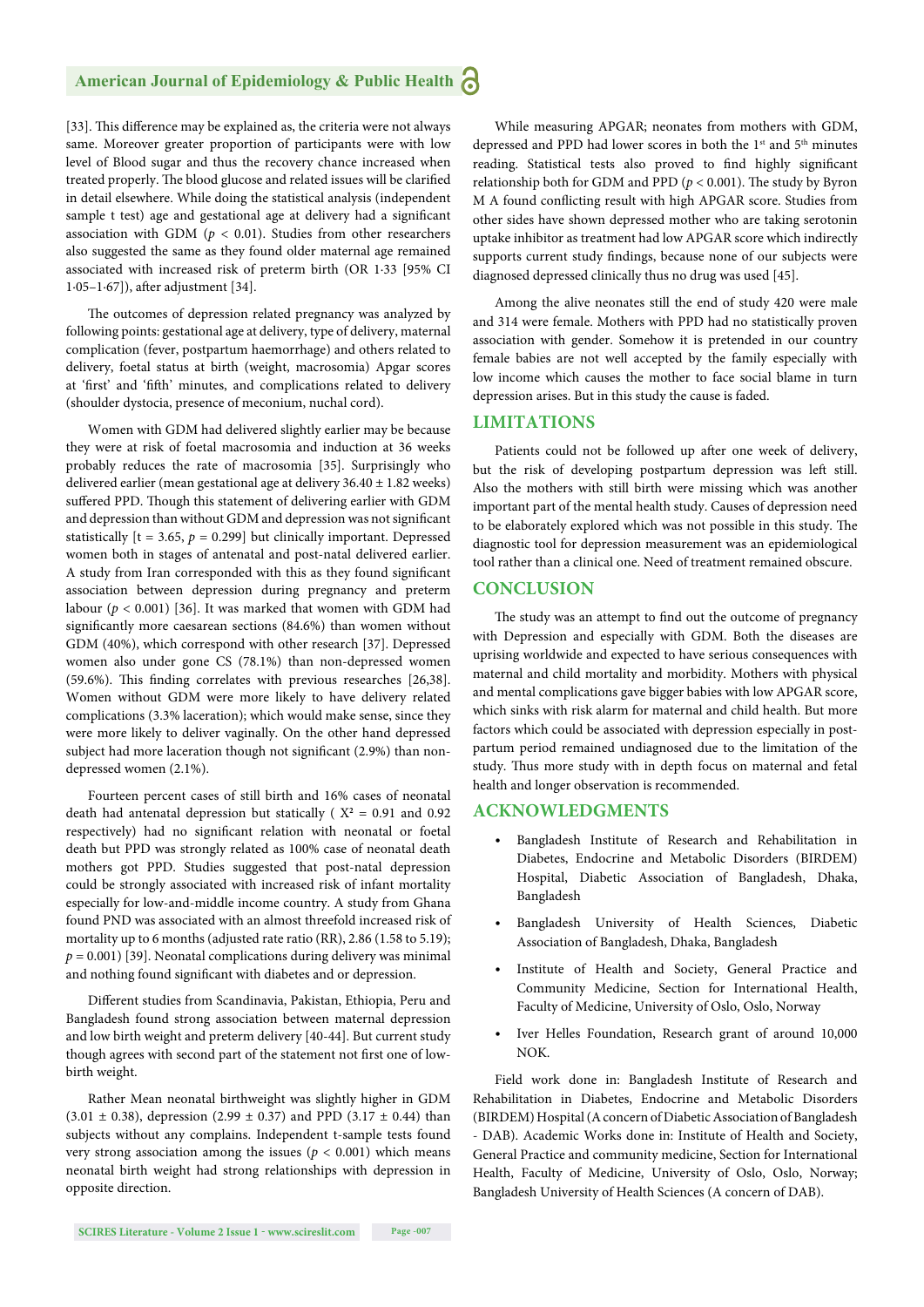#### **FINANCIAL DISCLOSURE**

It was a part of PhD program. I was awarded NOMA Scholarship from University of Oslo Norway and Diabetic Association of Bangladesh. I also got some support from Iver Helles Foundation Norway, who encourages female researchers for study on Women's Health. The funders had no role in study design, data collection and analysis, decision to publish, or preparation of the manuscript. Thus it can be claimed that "No specific funding was received for this study".

#### **REFERENCES**

- 1. Jovanovic L, Pettitt D. Gestational diabetes mellitus. JAMA. 2001; 286: 2516- 2518. https://goo.gl/dYV9eS
- 2. Getahun D, Nath C, Ananth CV, Chavez MR, Smulian JC. Gestational diabetes in the United States: temporal trends 1989 through 2004. Am J Obstet Gynecol. 2008; 198: 525. https://goo.gl/bFo5nN
- 3. American Diabetes Association. Gestational diabetes mellitus. Diabetes Care. 2004; 27: 88-90. https://goo.gl/ugqCuL
- 4. Sayeed MA, Mahtab H, Khanam PA, Begum R, Banu A, Azad Khan AK. Diabetes and hypertension in pregnancy in a rural community of Bangladesh: a population-based study. Diabet Med. 2005; 22: 1267-1271. https://goo.gl/ VpL4kd
- 5. Jesmin S, Akter S, Akashi H, Al-Mamun A, Rahman MA, Islam MM, et al. Screening for gestational diabetes mellitus and its prevalence in Bangladesh. Diabetes Res Clin Pract. 2014; 103: 57-62. https://goo.gl/vnbgA4
- 6. Firoz AHM, Karim ME, Alam MF. Community based multi-centric service oriented research on mental illness with focus on awareness, prevalence, care, acceptance and follow-up in Bangladesh. Manual on Mental Health for primary health care physicians. NIMH & WHO. 2nd edn. 2007.
- 7. Nasreen HE. Risk factors and consequences of maternal perinatal depressive and anxiety symptoms: A community-based study in rural Bangladesh. PhD Thesis. 2011. Karolinska Institutet. Stockholm. Sweden. https://goo.gl/HQHtzo
- 8. Gupta S, Kishore J, Mala YM, Ramji S, Aggarwal R. Postpartum depression in north Indian women: prevalence and risk factors. J Obstet Gynaecol India. 2013; 63: 223-229. https://goo.gl/Ksj5yC
- 9. Gausia K, Fisher C, Ali M, Oosthuizen J. Antenatal depression and suicidal ideation among rural Bangladeshi women: a community-based study. Arch Womens Ment Health. 2009; 12: 351-358. https://goo.gl/1BLRcS
- 10. Gausia, K, Fisher C, Ali M, Oosthuizen J. Magnitude and contributory factors of postnatal depression: a community-based cohort study from a rural subdistrict of Bangladesh. Psychol Med. 2009; 39: 999-1007. https://goo.gl/uVxQQv
- 11. Prabhakar V, Gupta D, Kanade P , Radhakrishnan M. Diabetes-associated depression: the serotonergic system as a novel multifunctional target. Indian J Pharmacol. 2015; 47: 4-10. https://goo.gl/iLGkCi
- 12. Chazotte C, Freda MC, Elovitz M, Youchah. Maternal depressive symptoms and maternal fetal attachment in gestational diabetes. Journal of Women's Health J. 1995; 4: 375-380.
- 13. Gavin NI, Gaynes BN, Lohr KN, Meltzer-Brody S, Gartlehner G, Swinson T. Perinatal depression: a systematic review of prevalence and incidence. Obstet Gynecol 2005; 106: 1071-1083. https://goo.gl/3WH94g
- 14. Katon JG, Russo J, Gavin AR, Melville JL, Katon WJ. Diabetes and depression in pregnancy: is there an association? J Womens Health (Larchmt). 2011; 20: 983-989. https://goo.gl/tdkYbA
- 15. Natasha K, Hussain A, Khan AK. Prevalence of depression among subjects with and without gestational diabetes mellitus in Bangladesh: a hospital based study. J Diabetes Metab Disord. 2015; 14: 64. https://goo.gl/aQcBDv
- 16. Asghar S, Hussain A, Ali SM, Khan AK, Magnusson A. Prevalence of depression and diabetes: a population based study from rural Bangladesh. Diabet Med. 2007; 24: 872-8777. https://goo.gl/kQjafQ
- 17. Bhowmik B, Binte Munir S, Ara Hossain I, Siddiquee T, Diep LM, Mahmood S, et al. Prevalence of type 2 diabetes and impaired glucose regulation with associated cardiometabolic risk factors and depression in an urbanizing

rural community in Bangladesh: a population-based cross-sectional study. Diabetes & Metab J. 2012; 36: 422-432. https://goo.gl/neBcbq

- 18. Montgomery S, Asberg M. A new depression scale designed to sensitive change. Br J Psychiat. 1979; 134: 382-389. https://goo.gl/26hnC6
- 19. WHO. Diagnostic criteria and classification of hyperglycaemia first detected in pregnancy. 2013. https://goo.gl/qKD9ou
- 20. American diabetes association. Gestational diabetes mellitus. Diabetes Care. 2004; 27: 88-90. https://goo.gl/3DS5h
- 21. Kumar R, Robson MK. A prospective study of emotional disorders in childbearing women. Br J Psychiatry. 1984; 144: 35-47. https://goo.gl/vdC6Kw
- 22. Chandran M, Tharyan J, Muliyil J, Abraham S. Postpartum depression in a cohort of women from a rural area of Tamil Nadu, India. Incidence and risk factors. Br J Psychiatry. 2002; 181: 499-504. https://goo.gl/tYUuUy
- 23. Patel V, Rodrigues M, De Souza N. Gender, poverty and postnatal depression: a study of mothers in Goa, India. Am J Psychiatry. 2002; 159: 43-47. https://goo.gl/fMNUSw
- 24. Klainin P, Arthur DG. Postpartum depression in Asian cultures: a literature review. Int J Nurs Stud. 2009; 46: 1355-1373. https://goo.gl/Gm9AqH
- 25. Muraca GM, Joseph KS. The association between maternal age and depression. J Obstet Gynaecol Can. 2014; 36: 803-810. https://goo.gl/U7idfi
- 26. Byrn MA. Gestational Diabetes depression and the impact on maternal child health outcomes. Dissertations. Paper 193. Loyola University Chicago. 2011. https://goo.gl/TX45y2
- 27. Evans J, Heron J, Francomb H, Oke S, Golding J. Cohort study of depressed mood during pregnancy and after childbirth. BMJ. 2001; 323: 257-260. https://goo.gl/aNpktq
- 28. Vigod SN, Tarasoff LA, Bryja B, Dennis CL, Yudin MH, Ross LE. Relation between place of residence and postpartum depression. CMAJ. 2013; 185: 1129-1135. https://goo.gl/ucJrnP
- 29. Hoffman S, Hatch MC. Depressive symptomatology during pregnancy: evidence for an association with decreased fetal growth in pregnancies of lower social class women. Health Psychol. 2000; 19: 535-543. https://goo.gl/PpKKHp
- 30. Malong CL. Sia-Atanacio A. Andag-Silva A, Cunanan E. Incidence of postpartum diabetes and glucose intolerance among Filipino patients with gestational diabetes mellitus seen at a tertiary hospital. Journal of the ASEAN Federation of Endocrine Societies. 2013; 28. https://goo.gl/A1YgG9
- 31. Jang H, Yim C, Han K, Yoon HK, Han IK, Kim MY, et al. Gestational diabetes mellitus in Korea: prevalence and prediction of glucose intolerance at early postpartum. Diabetes Res Clin Pract. 2003; 61: 117-124. https://goo.gl/UoAA3V
- 32. Lin CH, Wen SF, Wu YH, Huang YY, Huang MJ. The postpartum metabolic outcome of women with previous gestational diabetes mellitus. Chang Gung Med J. 2005; 28: 794-800. https://goo.gl/7xm388
- 33. Ko G, Chan J, Tsang L, Li C, Cockram C. Glucose intolerance and other cardiovascular risk factors in Chinese women with a history of gestational diabetes mellitus. Aust N Z J Obstet Gynaecol. 1999; 39: 478-483. https://goo.gl/MD1HWY
- 34. Fall CH, Sachdev HS, Osmond C, Restrepo-Mendez MC, Victora C, Martorell R, et al. Association between maternal age at childbirth and child and adult outcomes in the offspring: a prospective study in five low-income and middleincome countries (COHORTS collaboration). Lancet Glob Health. 2015; 3: 366-377. https://goo.gl/MDW5tu
- 35. Nicholson WK, Wilson LM, Witkop CT, Baptiste-Roberts K, Bennett WL, Bolen S, et al. Therapeutic Management, delivery, and postpartum risk assessment and screening in gestational diabetes. Evidence Reports/ Technology Assessments. No. 162 Rockville. MD: Agency for Healthcare Research and Quality; 2008. https://goo.gl/qoZv4x
- 36. Ehsanpour S, Shabangiz A, Bahadoran P, Kheirabadi G R. The association of depression and preterm labor. Iran J Nurs Midwifery Res. 2012; 17: 275- 278. https://goo.gl/czEuBe
- 37. Casey BM, Lucas MJ, McIntire DD, Leveno KJ. Pregnancy outcomes in women with gestational diabetes compared with the general obstetric population. Obstet Gynecol. 1997; 90: 869-873. https://goo.gl/m73Z6T